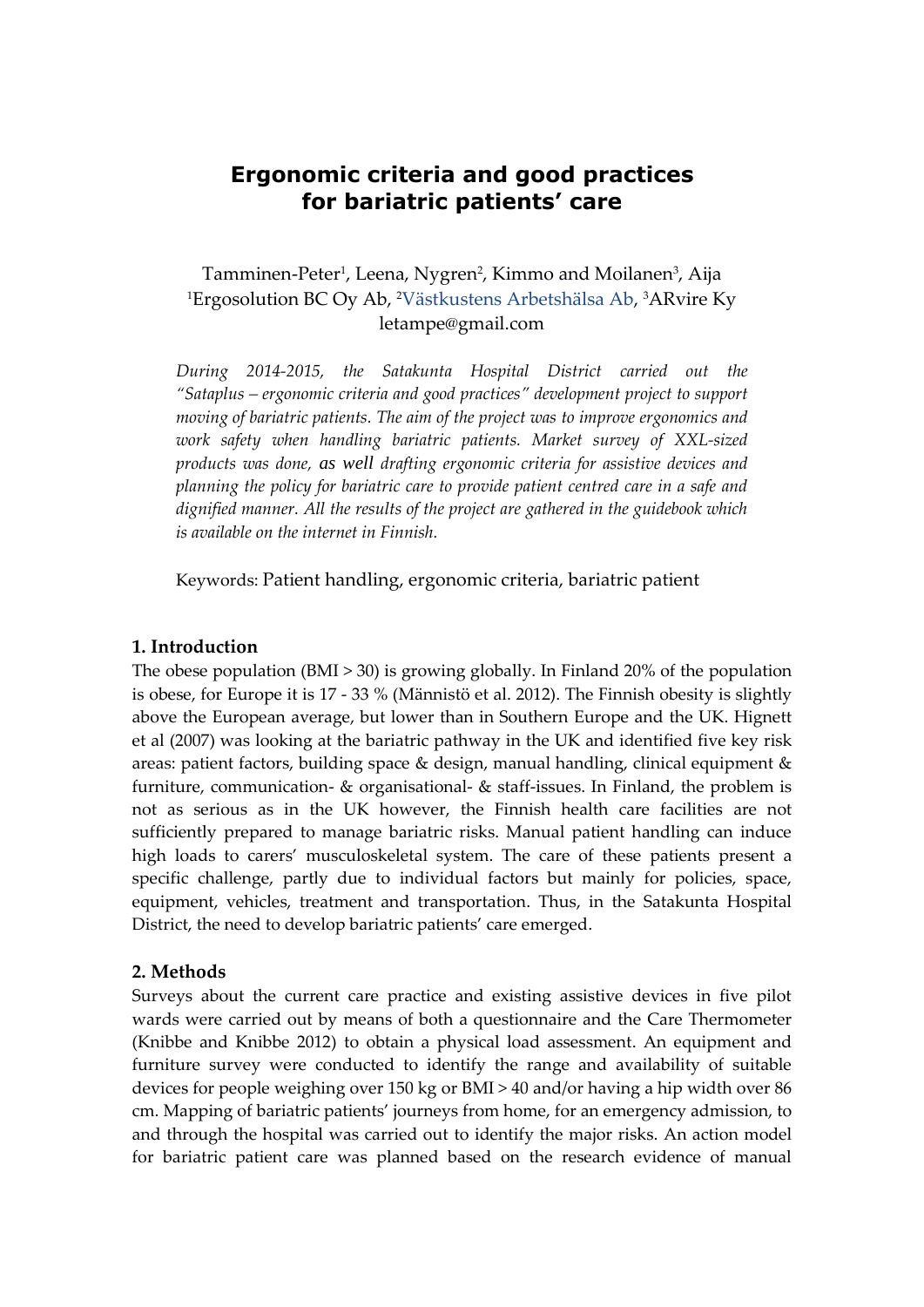handling and bariatric protocols in USA and UK (Duke University Health System 2009, Smith J. et al. 2011)

# **3. Objectives**

The aim was to improve ergonomics in manual handling in general and especially with regard to bariatric patients, by drafting ergonomic criteria for assistive devices, and by planning the policy for bariatric care to provide patient centred care in a safe and dignified manner.

# **4. Results**

### *4.1. Baseline survey in the pilot wards*

The questionnaire survey and the physical load assessments identified that manual handling of heavy patients and their transporting in their beds were the biggest risks. There were not enough assistive devices in all other wards except the surgery unit**.** Contrary to the head nurses' belief the staff was not able to use all assistive devices. The Care Thermometer -results revealed, that the usage of hoists should be improved with D-level patients. The number of the normal size beds (80 cm) was enough, but there were too few wider beds  $(≥ 90$  cm). The spare beds were stored in the corridors. For the usage of assistive devices, most toilets were too small and the doors to the patient rooms and toilets were too narrow (80 cm).

# *4.2 Criteria and market survey for beds and hoists*

For the care of bariatric patients, XXL-products have been developed; they are made from stronger material for a higher carrying capacity. The most important furniture for both patients and care providers is the bed. In addition to the 80 cm wide medical bed, there were 90, 100 and even 122 cm wide beds available in the market. However, a bed should not be so wide as to force the nurse to overreach. For the bariatric bed, the crucial criteria were a larger sleep surface and lateral stability. Safe working load (SWL) varies from 180–450 kg and the bed must be marked with the corresponding maximum patient weight (SFS –EN 60601-22-52/A1 2010), which is usually 35–50% less than SWL. Besides the width and carrying capacity of the bed, the important features are height adjustability, the height of side rails, a sufficient length of the seat part and a possibility to rise into a sitting position. Desirable are, access and egress via the foot end, as it might be easier for some bariatric patient than via the side of the bed.

The maximum capacity of different hoist types in the Finnish market was: ceiling hoists 455 kg, twin motors 500 kg, the mobile hoist 385 kg and the sit to stand hoists 250 kg. For bariatric patients, hoists are essential pieces of equipment. Overhead ceiling hoists have been tested to be easier manoeuvrable than mobile hoists (Rice et.al. 2009). Important criteria are sufficient length of the spreader bar, a four to six-point spreader- or horizontal level spreader-bar. Important for the mobile hoists are the caster type with ease of pushing and slings bearing the working load safely.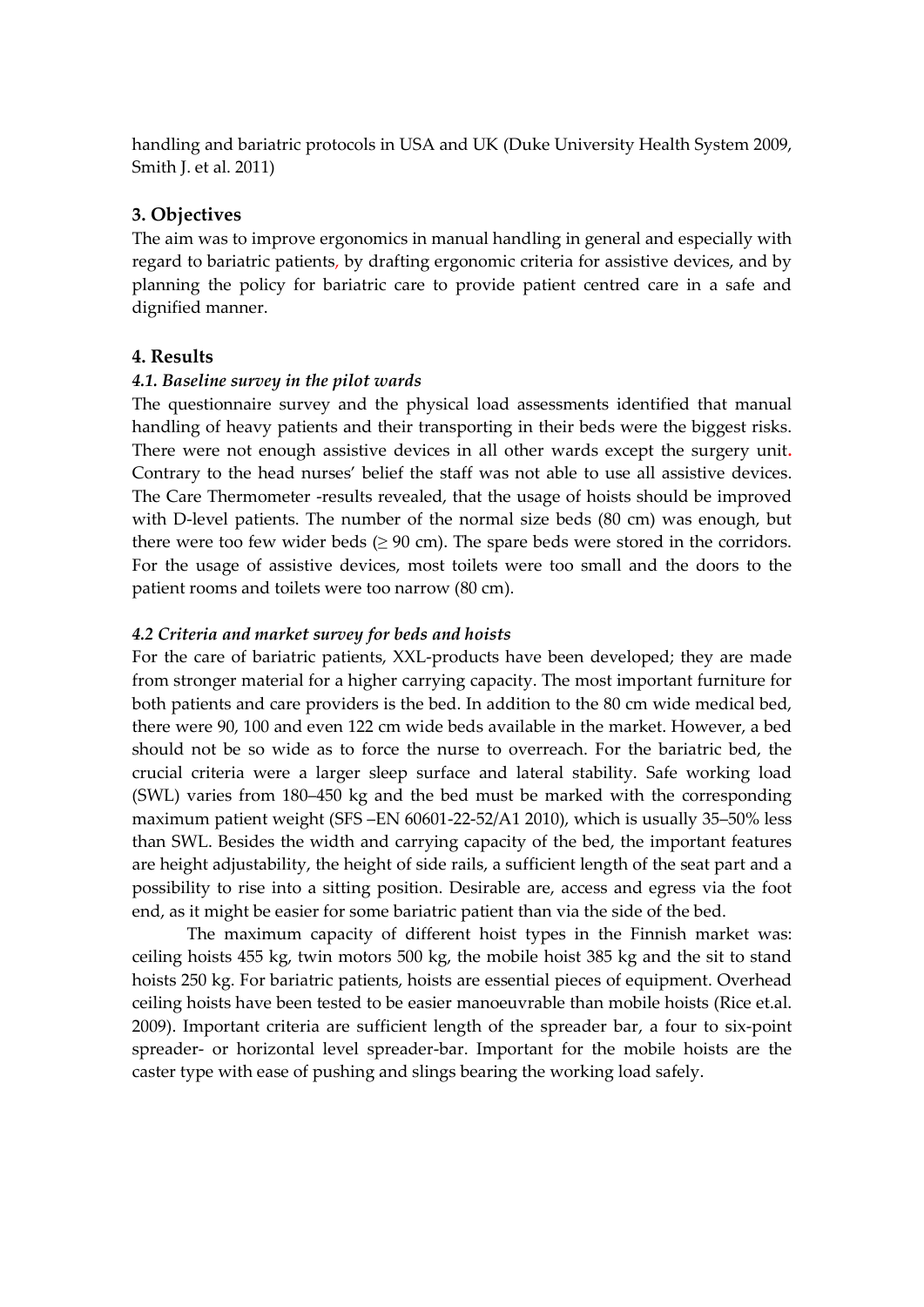# *4.3 Recommended furniture and assistive devices for the bariatric patients*

As the need of XXL–products varies from ward to ward it is rational to buy or lease them to joint ownership, set up a mutual storage and entrust a person with their maintenance and advising others in their usage. Recommended furniture and assistive devices for bariatric patients in a medium sized hospital are listed in Table 1 and example of the bariatric devices in figures 1 and 2.

Figure 1. Bariatric shower chair with commode Figure 2. Bariatric wheelchair Bed width  $(290 \text{ cm})$  with stronger frame 4 Bariatric hoist and scale 1 and 1 and 1 and 1 and 1 and 1 and 1 and 1 and 1 and 1 and 1 and 1 and 1 and 1 and 1 and 1 and 1 and 1 and 1 and 1 and 1 and 1 and 1 and 1 and 1 and 1 and 1 and 1 and 1 and 1 and 1 and 1 and 1 an Bariatric manual wheelchair **2** and 2 Bariatric sit to stand lift 1 and 1 and 1 and 1 and 1 and 1 and 1 and 1 and 1 and 1 and 1 and 1 and 1 and 1 and 1 and 1 and 1 and 1 and 1 and 1 and 1 and 1 and 1 and 1 and 1 and 1 and 1 and 1 and 1 and 1 and 1 and 1 and 1 Bariatric commode chair 1 Shower chair with commode 1 and 1 1 Shower trolley (450 kg SWL) 1 Bariatric Walker/ Frame 1 Bariatric ford 1 Power drive assists for ease of transport 1 Position Cover 2008 Sliding turning sheets, Sliding materials and boards

Table 1. *Recommended furniture and assistive devices for the bariatric patients*

### *4.3 Environment*

There should be sufficient space for the equipment to perform the tasks using good body dynamics and posture. Hignett and Lu (2007) carried out functional space experiments to determine the needed space for different tasks with bariatric persons. Also, the ArjoHuntleigh guidebook for architects and planners gives instructions (Table 2).

Table 2. Functional space for bariatric patients with different mobility levels.

| <b>Patient</b><br><b>Mobility level</b> | Width<br>(m) | Length<br>(m) | Area<br>(m <sup>2</sup> ) | <b>Reference</b>            |
|-----------------------------------------|--------------|---------------|---------------------------|-----------------------------|
| $BMI \rightarrow 40$                    | 3,93         | 4.23          |                           | 16,61 Hignett and Lu (2007) |
| A -level                                | 3,58         | 3,13          |                           | 11,21 Arjo Huntleigh (2014) |
| D-E-level                               | 3,58         | 4.53          |                           | 16,22 Arjo Huntleigh (2014) |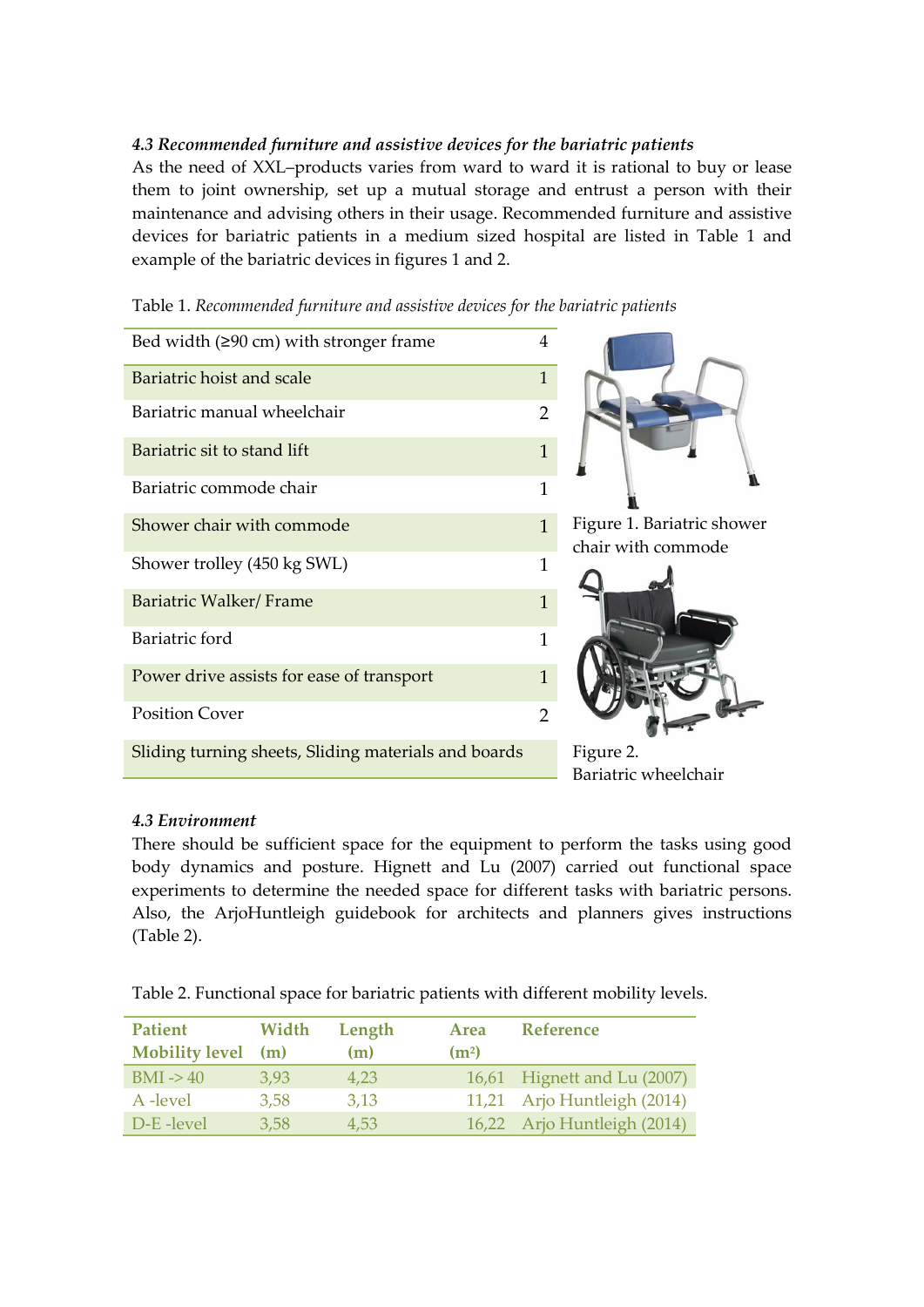As wider than normal beds (width of a 90 cm plus side rails = 100 cm) require wider doorways. Advance consideration is to be given as to, which rooms and elevators can be used, the table capacity of operation theatres and X-rays, the tube dimensions of CT, MRI, and the mortuary environment.

# *4.4 The action model to take care of bariatric patients*

It is good to map the patients' journey from home, for an emergency medical admission, to the caretaking ward to pinpoint possible problems. For example, what is the carrying capacity of the ambulances? It is advisable to notify the hospital of a bariatric patient's arrival to allow preparation of the appropriate equipment and staff.

In the admission of the bariatric patient the functional capacity and risks are to be assessed by:

- weighing the patient and counting his BMI,

- applying the Care Thermometer, FIM or Rafaela –scale to assess functional capacity

- evaluating patient's ability to move and the situations in which he needs assistance,

- applying the algorithm to choose needed assistive devices and furniture (Figure 3.)
- considering into which ward and room the patient can be placed

- how many carers will be needed ?





Bariatric patients have a high decubitus risk. Skin folds require daily check -up and usage of position pads to prevent skinfolds from pressing each other. Every two hours repositioning is crucial. To make repositioning easier, different sliding materials are needed on the bed. If the patient is completely immobile the hoist is to be used also for turning the patient and not only for lifting him. Repositioning of a mobile patient in bed, using a friction reducing device, is estimated to require one caregiver per 45 kg of patient weight (ArjoHuntleigh guidebook 2014). The manual lifting and supporting of limbs can be a high-risk task. If the patient's weight is 150 kg, his leg is weighing 24 kg